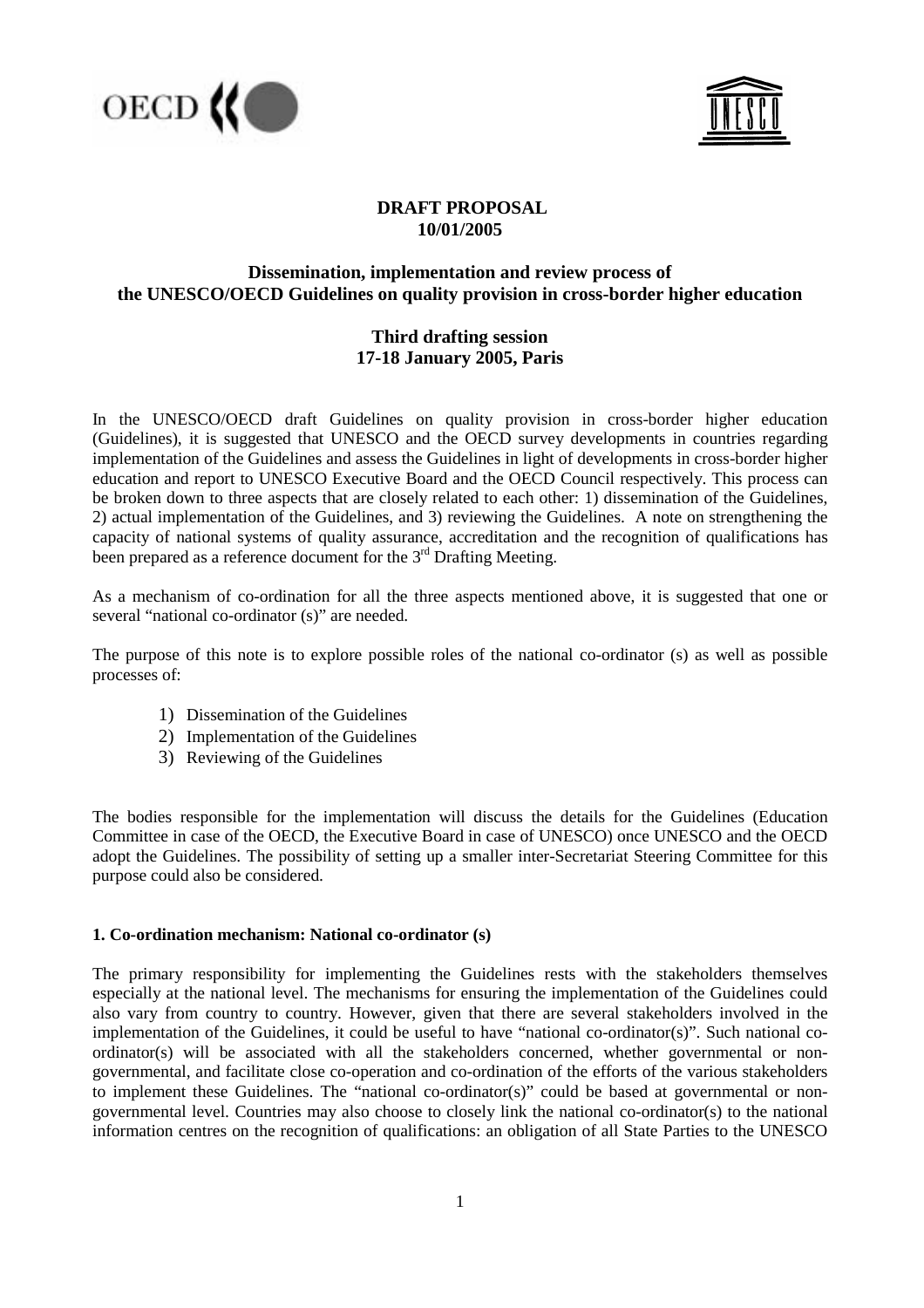regional recognition conventions. The key issue for the coordinator is the continuity of his/her involvement to assure sustainability of the process.

The roles of the "national co-ordinator(s)" should be:

- − To co-ordinate the dissemination efforts of the Guidelines between different stakeholders at the national level as well as at the international level.
- − To co-ordinate and facilitate the implementation of the Guidelines at the national level, by enhancing the communication among different stakeholders and promote the understanding of the Guidelines.
- − To co-ordinate the evaluation process of the implementation of the Guidelines by gathering information on national experiences with the Guidelines;
- − The national co-ordinator(s) could facilitate the international co-operation among national agencies in order to increase their mutual understanding, which is one of the objectives of the Guidelines.
- − The national co-ordinator(s) could also co-ordinate the national inputs to the survey and assessment tools at the international level.

In order to increase visibility, accessibility and transparency, it is suggested that information including the contact details of the "national co-ordinator(s)" be published on the websites of UNESCO and the OECD.

# **2. Dissemination**

To facilitate the implementation process, dissemination in order to raise the awareness and understanding of the Guidelines will be crucial. This should include awareness raising of the Guidelines at events that will take place before the official adoption of the Guidelines by UNESCO and the OECD.

#### (1) National level

The main responsibility of dissemination lies at the national level. Given that there are several stakeholders involved in the dissemination at the national level, it is suggested that the national co-ordinator (s) should play a role in the co-ordination in this field.

#### (2) International level

In addition, dissemination could take place at the international level. "National co-ordinator(s)" should also play an important role in facilitating communication between countries. There are several events that are planned by NGOs, governments and IGOs. Some events that could possibly serve as such platforms are listed below.

| $-$ 21-25 February 2005 | 11 <sup>th</sup> General Conference of Association of African Universities:<br>Cross-border provision and the future of higher education in Africa,<br>Cape Town, South Africa |
|-------------------------|--------------------------------------------------------------------------------------------------------------------------------------------------------------------------------|
|                         | - 29 March-1 April 2005 INQAAHE Conference, New Zealand                                                                                                                        |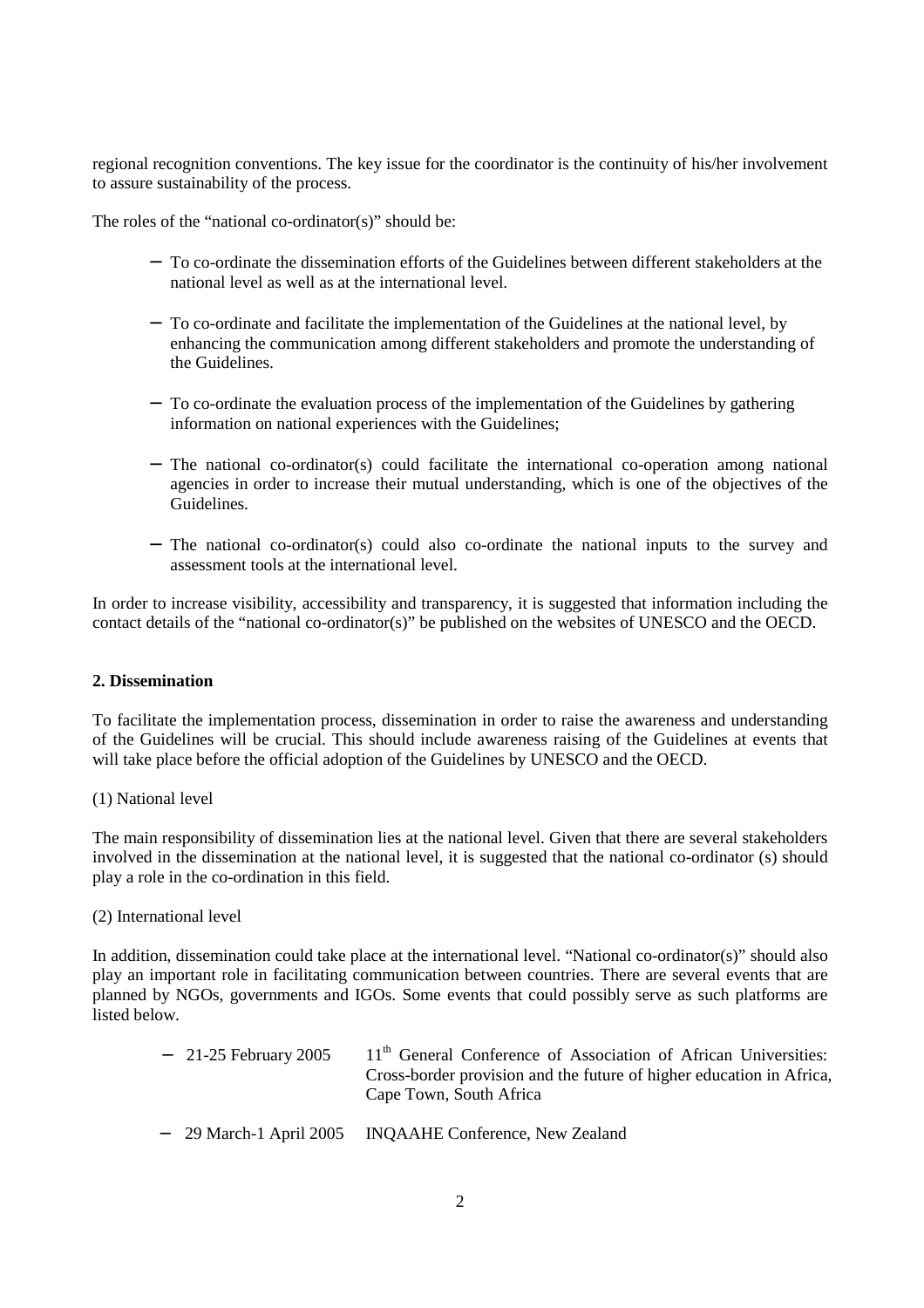| $-$ 24-30 April 2005 | Education International, Global Action Week                                                                            |
|----------------------|------------------------------------------------------------------------------------------------------------------------|
| $-19-20$ May 2005    | Bologna Bergen Summit 2005 (Conference of European Education<br>Ministers part of the Bologna Process), Bergen, Norway |
| $-$ 24-25 May 2005   | Regional Committee Meeting for the Asia and Pacific Convention<br>on the Recognition of Qualifications, China          |
| $-10-15$ July 2005   | IAUP Triennial Conference, Thailand                                                                                    |
| $-5$ October 2005    | Education International, World Teacher's Day                                                                           |

In addition, both UNESCO and the OECD envisage having an active role together with governments, the international and regional networks and associations of higher education institutions/providers, students, quality assurance and accreditation agencies, recognition of qualifications agencies to make the Guidelines "visible".

Both UNESCO and OECD will use a number of dissemination tools of the Guidelines, such as relevant events, UNESCO and OECD Websites, OECD Policy Brief and preparation of Q&A on the Guidelines.

Furthermore, UNESCO has many relevant platforms that could be useful channels for dissemination such as:

- − Higher Education NGO Collective Consultation Network to the UNESCO
- − UNESCO/NGO Student Forum (an online network)
- − Global Forum on International Quality Assurance, Accreditation and the Recognition of Qualifications,
- − UNESCO Forum on Higher Education, Research and Knowledge
- − World Conference of Higher Education (WCHE) Follow-Up Committee

In addition, UNESCO's regional and field offices as well as the regional committees for the application of the recognition conventions could have an important role to play in the implementation process. For example, some of the events planned could be used as part of the dissemination process of the Guidelines.

| $-6-8$ April 2005   | 9 <sup>th</sup> NGO Collective Consultation, UNESCO Headquarters, Paris                                                             |
|---------------------|-------------------------------------------------------------------------------------------------------------------------------------|
| $-27-29$ April 2005 | UNESCO Regional Seminar on the Implications of WTO/GATS<br>on Higher Education in Asia and the Pacific, Seoul, Republic of<br>Korea |
| $-16-17$ June 2005  | International WCHE Follow-up Committee                                                                                              |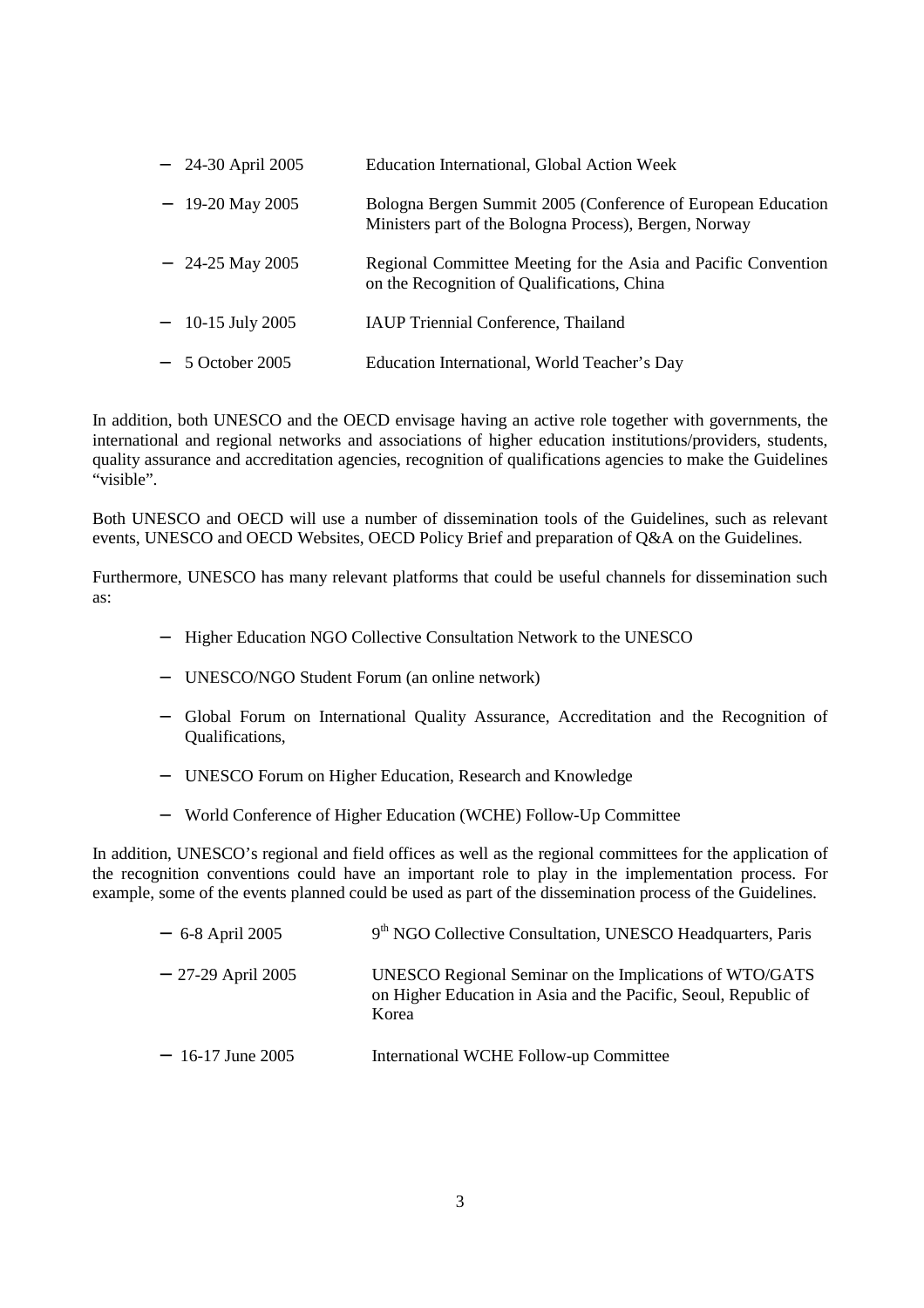## **3. Implementation**

The main responsibility of actual implementation of the Guidelines rests with the stakeholders themselves. The primary responsibility will rest at the national level, although international co-operation among various stakeholders will be crucial. The national co-ordinator (s) should co-ordinate and facilitate the implementation of the Guidelines at the national level, by enhancing the communication among different stakeholders and helping enhancing the understanding of the Guidelines.

## **4. Review**

The primary responsibility for the actual implementation of the Guidelines rests with the stakeholders themselves. However, it is clear that both UNESCO and the OECD will have a key role in ensuring the successful implementation of the Guidelines. The main means for this will be the review of the Guidelines. There are two aspects to the review of the guidelines: 1) survey and assessment of the actions taken by the stakeholders, and 2) possible revision of the Guidelines.

## 1) Survey and assessment tools

One important aspect could be the survey of the developments in quality provision in cross-border higher education at the national and international levels as well as the assessment of the Guidelines themselves in light of these developments. There are several possible tools to survey the developments such as a questionnaire, a workshop or a conference, a wide consultation process and the OECD thematic review on tertiary education, an electronic forum on the Guidelines. Once the text of the Guidelines is finalised, it is suggested that these tools be elaborated in more details and put forward to the bodies responsible for the survey of the implementation of the Guidelines (Education Committee in case of the OECD and Executive Board for UNESCO).

It is suggested that the survey of the implementation of the Guidelines could include examination of the level of dissemination and awareness raising of the Guidelines.

# a) Questionnaire

A questionnaire to survey the implementation of the Guidelines could be developed jointly by UNESCO and OECD and distributed to all countries. The national co-ordinator (s) could have a role in co-ordinating the national response to the questionnaire. The responses could be used to evaluate the progress of the implementation and the results could be reported to UNESCO General Conference and the OECD Council.

### b) Consultation process

A wide consultation may be conducted with various stakeholders in regards to the effectiveness of the Guidelines as well as the functioning of the national co-ordinator(s). The consultation could be done through networks such as UNESCO/NGO consultation on higher education which includes stakeholders such as university associations, student associations and academic staff associations. Business and Industry Advisory Committee to the OECD (BIAC) and Trade Union Advisory Committee to the OECD (TUAC) could also be important partners. An Electronic forum on the Guidelines based on UNESCO's positive experience in this area could be created to promote community of interest, stimulate a policy debate on the Guidelines and thus contribute to their implementation.